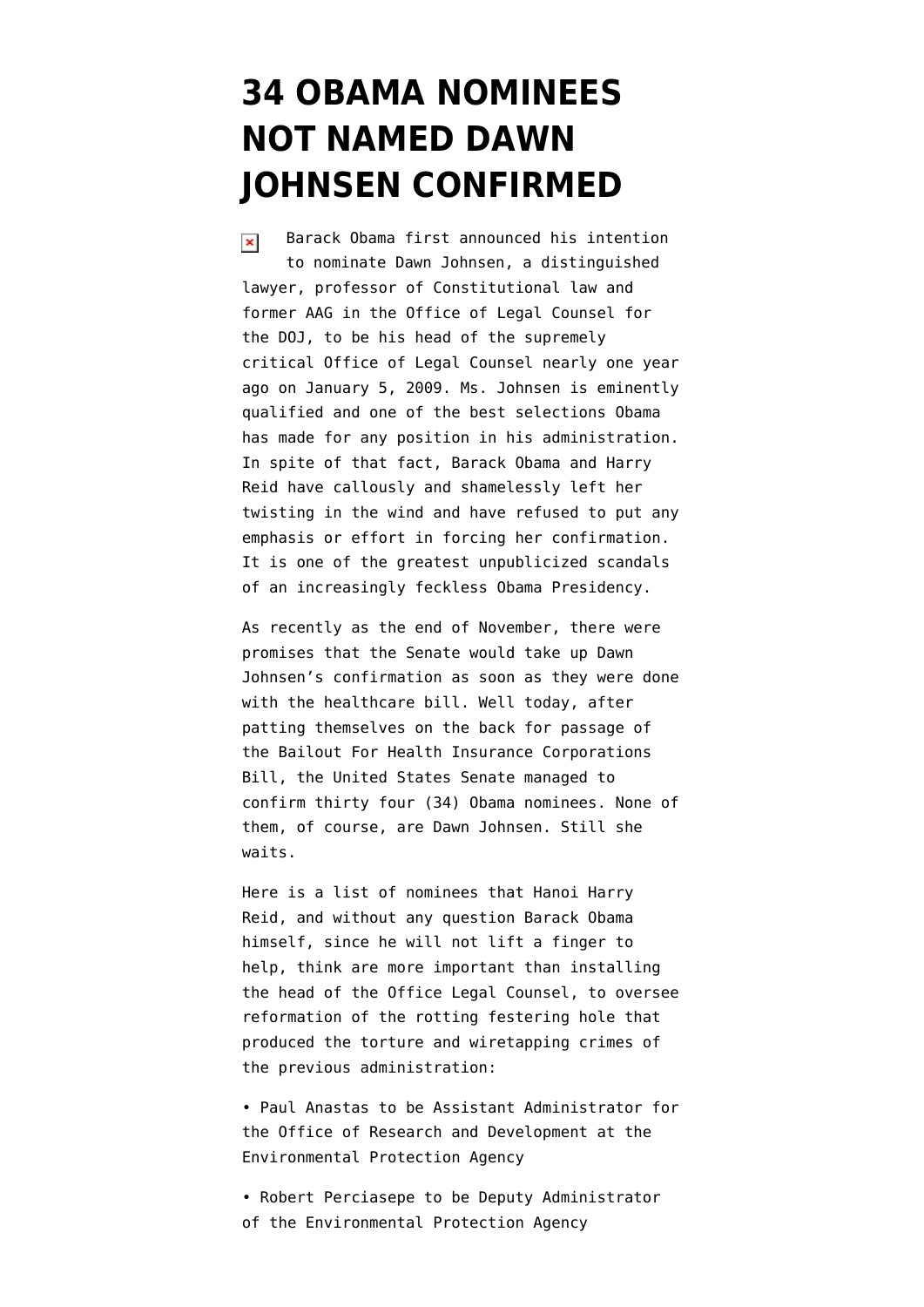• Miriam Sapiro to be a Deputy United States Trade Representative, with the rank of Ambassador

• Thomas Alfred Shannon to be Ambassador Extraordinary and Plenipotentiary of the United States of America to the Federative Republic of Brazil

• Alan Solomont to be Ambassador Extraordinary and Plenipotentiary of the United States of America to Spain, and to serve concurrently and without additional compensation as Ambassador Extraordinary and Plenipotentiary of the United States of America to Andorra.

• John Norris to be a Member of the Federal Energy Regulatory Commission for the remainder of the term expiring June 30, 2012

• Dolly Gee to be United States District Judge for the Central District of California

• Richard Seeborg to be United States District Judge for the Northern District of California

• Sharon Lubinski to be United States Marshal for the District of Minnesota for the term of four years

• Mary Phillips to be United States Attorney for the Western District of Missouri for the term of four years

• Sanford Coats to be United States Attorney for the Western District of Oklahoma for the term of four years

• Stephen Smith to be United States Marshal for the Southern District of Georgia for the term of four years

• Scott Quehl to be Chief Financial Officer and Assistant Secretary of Commerce for Administration, Department of Commerce

• Rajiv Shah to be Administrator of the United States Agency for International Development

• Mary Warlick to be Ambassador Extraordinary and Plenipotentiary of the United States of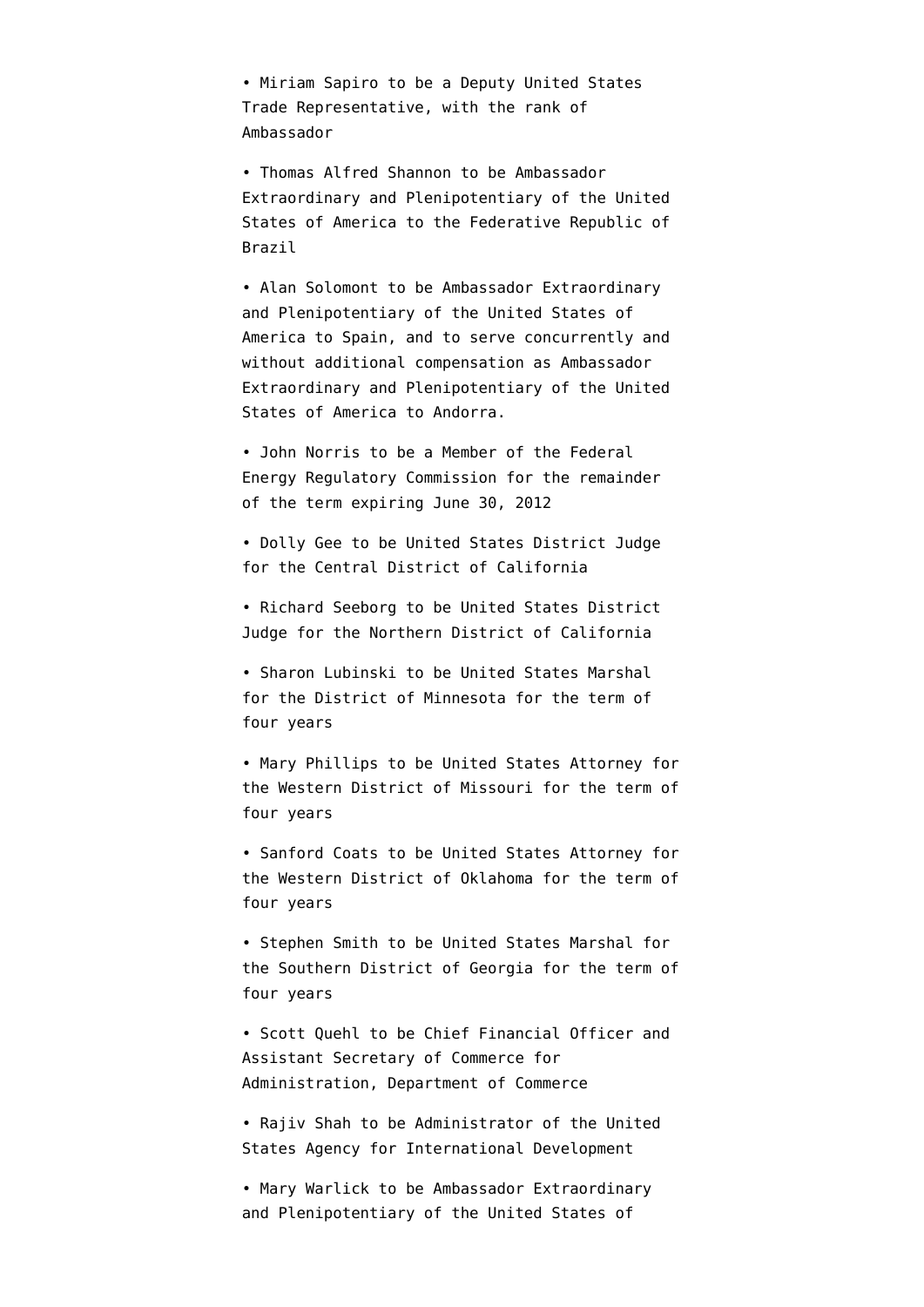America to the Republic of Serbia

• James Warlick, Jr. to be Ambassador Extraordinary and Plenipotentiary of the United States of America to the Republic of Bulgaria

• Eleni Kounalakis to be Ambassador Extraordinary and Plenipotentiary of the United States of America to the Republic of Hungary

• Leslie Rowe to be Ambassador Extraordinary and Plenipotentiary of the United States of America to the Republic of Mozambique

• Alberto Fernandez to be Ambassador Extraordinary and Plenipotentiary of the United States of America to the Republic of Equatorial Guinea

• Mary Wills to be Ambassador Extraordinary and Plenipotentiary of the United States of America to the Republic of Mauritius, and to serve concurrently and without additional compensation as Ambassador Extraordinary and Plenipotentiary of the United States of America to the Republic of Seychelles

• Anne Andrew to be Ambassador Extraordinary and Plenipotentiary of the United States of America to the Republic of Costa Rica

• David Nelson to be Ambassador Extraordinary and Plenipotentiary of the United States of America to the Oriental Republic of Uruguay

• Richard Callahan to be United States Attorney for the Eastern District of Missouri for the term of four years

• John Gibbons to be United States Marshal for the District of Massachusetts for the term of four years

• John Kammerzell to be United States Marshal for the District of Colorado for the term of four years

• Adele Alexander to be a Member of the National Council on the Humanities for a term expiring January 26, 2014